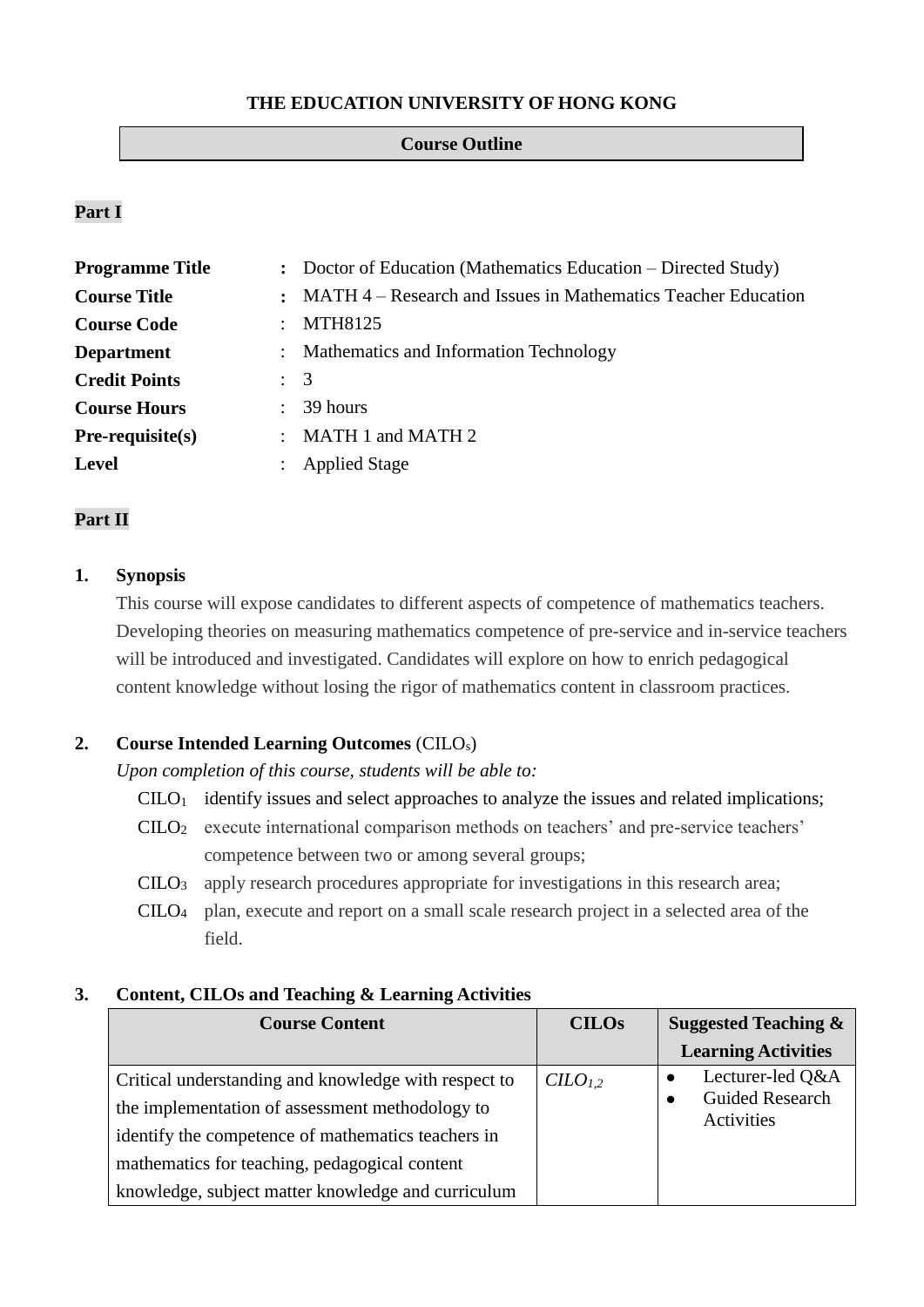| knowledge                                                                                                                                                                  |                     |                                                    |
|----------------------------------------------------------------------------------------------------------------------------------------------------------------------------|---------------------|----------------------------------------------------|
| Design research methods and instruments to undertake<br>evaluations of teachers' competence, professionalism<br>and handling of ethical issues in mathematics<br>education | C <sub>1,2,3</sub>  | <b>Guided Research</b><br>$\bullet$<br>Activities  |
| Critical analysis of research literature on mathematics<br>teachers' competencies                                                                                          | CILO <sub>3.4</sub> | <b>Guided Research</b><br>$\bullet$<br>Activities  |
| Implementation of the research designs and procedures                                                                                                                      | CILO <sub>2.3</sub> | <b>Guided Research</b><br>$\bullet$<br>Activities  |
| Data analyses including ethnographic and quantitative<br>approaches                                                                                                        | CILO <sub>3.4</sub> | Lab Work<br>$\bullet$<br>Presentation<br>$\bullet$ |
| Discussion of the results and rationalization for further<br>applications                                                                                                  | $C$                 | Presentation<br>$\bullet$                          |

## **4. Assessment**

| <b>Assessment Tasks</b>                                          | Weighting $(\% )$ | <b>CILO</b>             |
|------------------------------------------------------------------|-------------------|-------------------------|
| Candidates are required to submit a 5000-6000 words project      | 100%              | CILO <sub>1.2.3.4</sub> |
| on a relevant topic of their interest in either primary or       |                   |                         |
| secondary mathematics teachers' knowledge competencies.          |                   |                         |
| The project will involve literature review on current            |                   |                         |
| developments and issues, methodology and design of proper        |                   |                         |
| instruments of investigation, qualitative/quantitative analyses, |                   |                         |
| and implications of the findings. An oral presentation of the    |                   |                         |
| project is required.                                             |                   |                         |

# **5. Required Text(s)**

Nil

# **6. Recommended Readings**

- Adler, J., Ball, D.L., Krainer, K., Lin, F.-L., & Novotna, J. (2005). Reflections on an emerging field: Researching mathematics teacher education. *Educational Studies in Mathematics, 60*, 359–381.
- Ball, D. L., Hill, H., & Bass, H. (2005). Knowing mathematics for teaching. *American Educator, 29*(3), 14 46.
- Ball, D. L. (1998). The Subject Matter Preparation of perspective teachers: Challenging the Myths. *National Center for Research in Teacher Education*. East Lasing.
- \*Bromme, R. (1994). Beyond subject matter: A psychological topology of teachers' professional knowledge. In Rolf Biehler et al. (Eds.), *Didactics of Mathematics as a Scientific Discipline* (pp. 73-88). Dordrecht: Kluwer Academic Publishers.
- Hill, H. C., Blunk, M. L., Charalambous, Y. C., Lewis, J. F., Phelps, G. C., Sleep, L. & Ball, D. L. (2008). Mathematics knowledge for teaching and the mathematics quality of instruction: An exploratory study. *Cognition and Instruction*, 26, 430-511.

Leung, Issic K.C. & Lew, Hee-chan (2012). The ability of students and teachers to use counter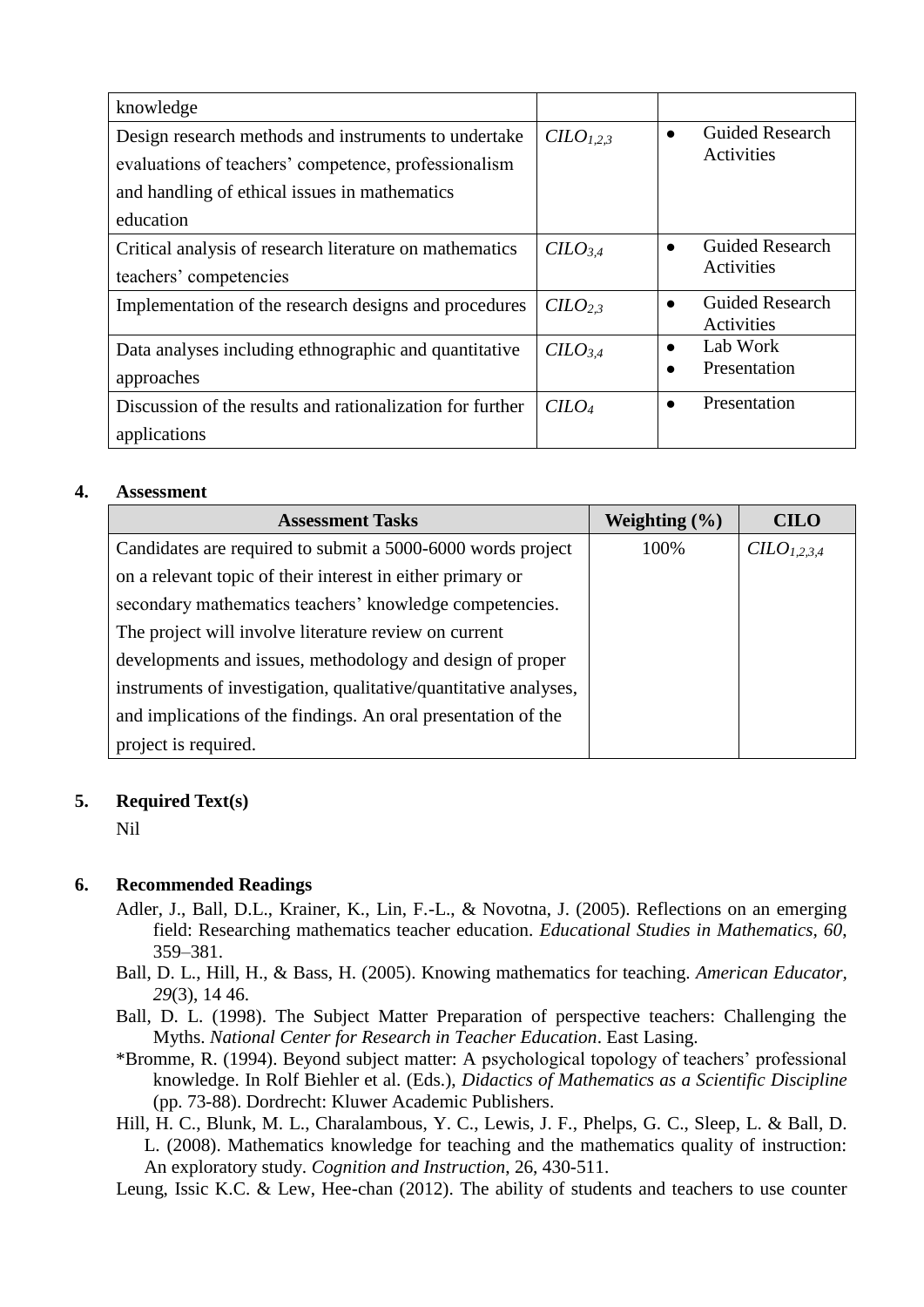examples to justify mathematical propositions: A pilot study in South Korea and Hong Kong. *ZDM - The International Journal on Mathematics Education*. *45*(1), 91-105.

- Leung, Issic K.C. & Carbone, E. R. (2013). Pre-service Teachers' Knowledge about Fraction Divisions Reflected Through Problem Posing. *The Mathematics Educator. 14*(1&2)*,* 1-20.
- Leung, Issic. K. C., Wong, N. Y., Schwarz, B., Cheung, K. L., Chan, W. S. and Kaiser, G. (2013). Competency of Prospective Chinese Mathematics Teachers on Mathematical Argumentation and Proof. *The Mathematics Educator*, *15*(1), 81-97.
- \*Ma, Liping (1999). Knowing and Teaching Elementary Mathematics: *Teachers' Understanding of Fundamental Mathematics in China and the United States* (Studies in Mathematical Thinking and Learning). Lawrence Erlbuam Associates, Inc.
- Mason, J. (2011). Phenomenology of example construction. *ZDM-International Journal on Mathematics Education, 43*(2), 195-204.
- Mayer, R. E. (1998). Cognitive, Metacognitive, and Motivational Aspects of Problem Solving. *Instructional Science,* 26, 49-63.
- \*Mayer, R. E. (2003). *Learning and Instruction.* Upper Saddle River, New Jersey: Pearson Education, Inc.
- \*Pressley, M. (1990). *Cognitive Strategy Instruction*. Cambridge, MA: Brookline Books.
- Rowland, T., Martyn, S., Barber, P, & Heal, C. (2000). Primary teacher trainees' mathematics subject knowledge and classroom performance. In T. Rowland & C. Morgan (Eds.), *Research in Mathematics Education* (Vol. 2, pp. 3–18). London: British Society for Research into Learning Mathematics.
- Rowland, T., Turner, F., Thwaites, A. and Huckstep, P. (2009). *Developing Primary Mathematics Teaching: reflecting on practice with the Knowledge Quartet*. London: Sage Publications.
- \*Schmidt, W., Tatto, M.T., Bankov, K., Blömeke, S., Cedillo, T., Cogan, L. et al. (2007). *The preparation gap: teacher education for middle school mathematics in six countries (MT21 report).*East Lansing: Michigan State University.
- Shulman, L. S. (1986). Those who understand. Knowledge growth in teaching. In *Educational Researcher 15*, 4-14.
- Shulman, L. S. (1987). Knowledge and teaching: Foundations of the new reform. Harvard Educational Review. *57*,1-22.
- Silkula, L.S. (1996). *Handbook of research on teacher education*. (2<sup>nd</sup> edition). New York, NY: Macmillan.
- Townsend, T. & Hates, R. (Eds.)(2007). *Handbook of teacher education: Globalization, Standards and professionalism in times of changes*. New York, NY: Springer
- Wong, N. Y. (2004). The CHC learner's phenomenon: Its implications on mathematics education. In L. Fan, N. Y. Wong, J. Cai, & S. Li (Eds.), *How Chinese learn mathematics: Perspectives from insiders* (pp. 503–534). Singapore: World Scientific.
- Wong, N. Y. (2006). From "entering the Way" to "exiting the Way": In search of a bridge to span "basic skills" and "process abilities." In F. K. S. Leung, G.-D. Graf, & F. J. Lopez-Real (Eds.), *Mathematics education in different cultural traditions: The 13th ICMI study* (pp. 111–128). New York, U.S.A.: Springer Verlag.
- Wong, N. Y., Han, J. W., & Lee, P. Y. (2004). The mathematics curriculum: Towards globalisation or Westernisation? In L. Fan, N. Y. Wong, J. Cai, & S. Li (Eds.), *How Chinese learn mathematics: Perspectives from insiders* (pp. 27–70). Singapore: World Scientific.

*Those marked with (\*) are highly recommended.*